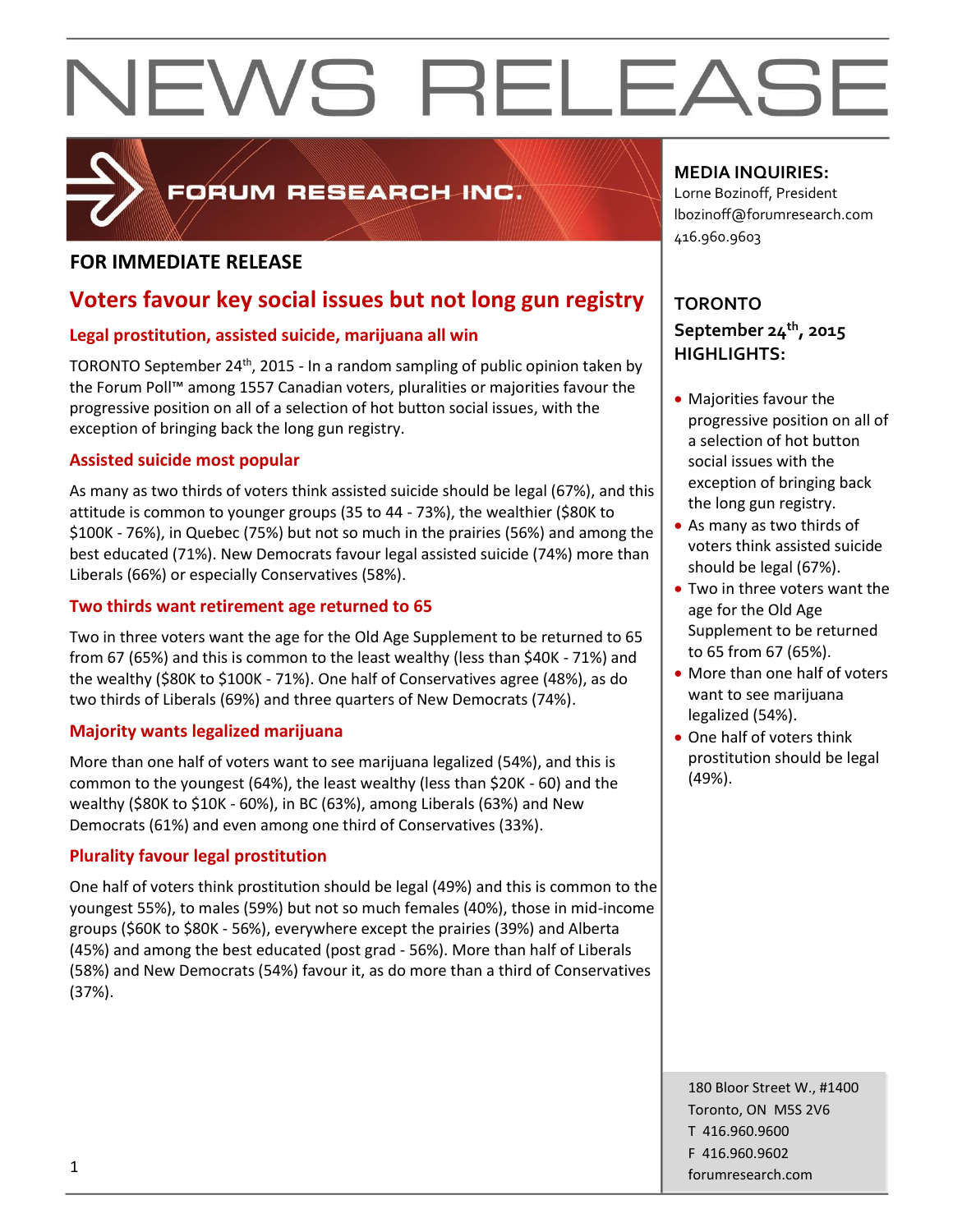### FORUM RESEARCH INC.

### **Plurality doesn't want return of long gun registry**

In the only social issue that failed to gain approval, about 4-in-10 voters want the long gun registry back in operation (39%) and just more do not (44%). Wanting to see the registry back is common to mid age groups and the oldest (45% each), females (42%), lower income groups (\$20K to \$40K - 44%), in Quebec (51%) but not in Alberta (26%), among mothers of children under 18 (42%) and the best educated (52% post grad). While one half of Liberals (49%) and New Democrats (50%) favour the idea, few Conservatives do (17%).

### **Plurality would vote for candidate who supported these issues**

When asked if they would vote for a candidate who supported each of these issues (legal prostitution, marijuana and assisted suicide, return the retirement age to 65 and return the long gun registry), that plurality say yes (45%), and among the youngest (53%), Quebeckers (50%), in BC (51%), among Liberals (55%) and New Democrats (58%) and the best educated (52%) this becomes a majority. Even one sixth of Conservatives would support this candidate (16%).

"Adopting these five positions would seem to make a candidate almost unelectably progressive in Canada but, as we can see, this is not the case; there is perhaps a higher level of tolerance for social innovation in this country than we are aware of," said Forum Research President, Dr. Lorne Bozinoff.

Lorne Bozinoff, Ph.D. is the president and founder of Forum Research. He can be reached at [lbozinoff@forumresearch.com](mailto:lbozinoff@forumresearch.com) or at (416) 960-9603.

### **MEDIA INQUIRIES:**

Lorne Bozinoff, President lbozinoff@forumresearch.com 416.960.9603

### **TORONTO September 24th, 2015 HIGHLIGHTS:**

- In the only social issue that failed to gain approval, about 4-in-10 voters want the long gun registry back in operation (39%) and just
- more do not (44%). When asked if they would vote for a candidate who supported each of these issues (legal prostitution, marijuana and assisted suicide, return the retirement age to 65 and return the long gun registry), that plurality say yes (45%).
- "Adopting these five positions would seem to make a candidate almost unelectably progressive in Canada but, as we can see, this is not the case; there is perhaps a higher level of tolerance for social innovation in this country than we are aware of," said Forum Research President, Dr. Lorne Bozinoff.

180 Bloor Street W., #1400 Toronto, ON M5S 2V6 T 416.960.9600 F 416.960.9602 example to the contract of the contract of the contract of the contract of the contract of the contract of the contract of the contract of the contract of the contract of the contract of the contract of the contract of the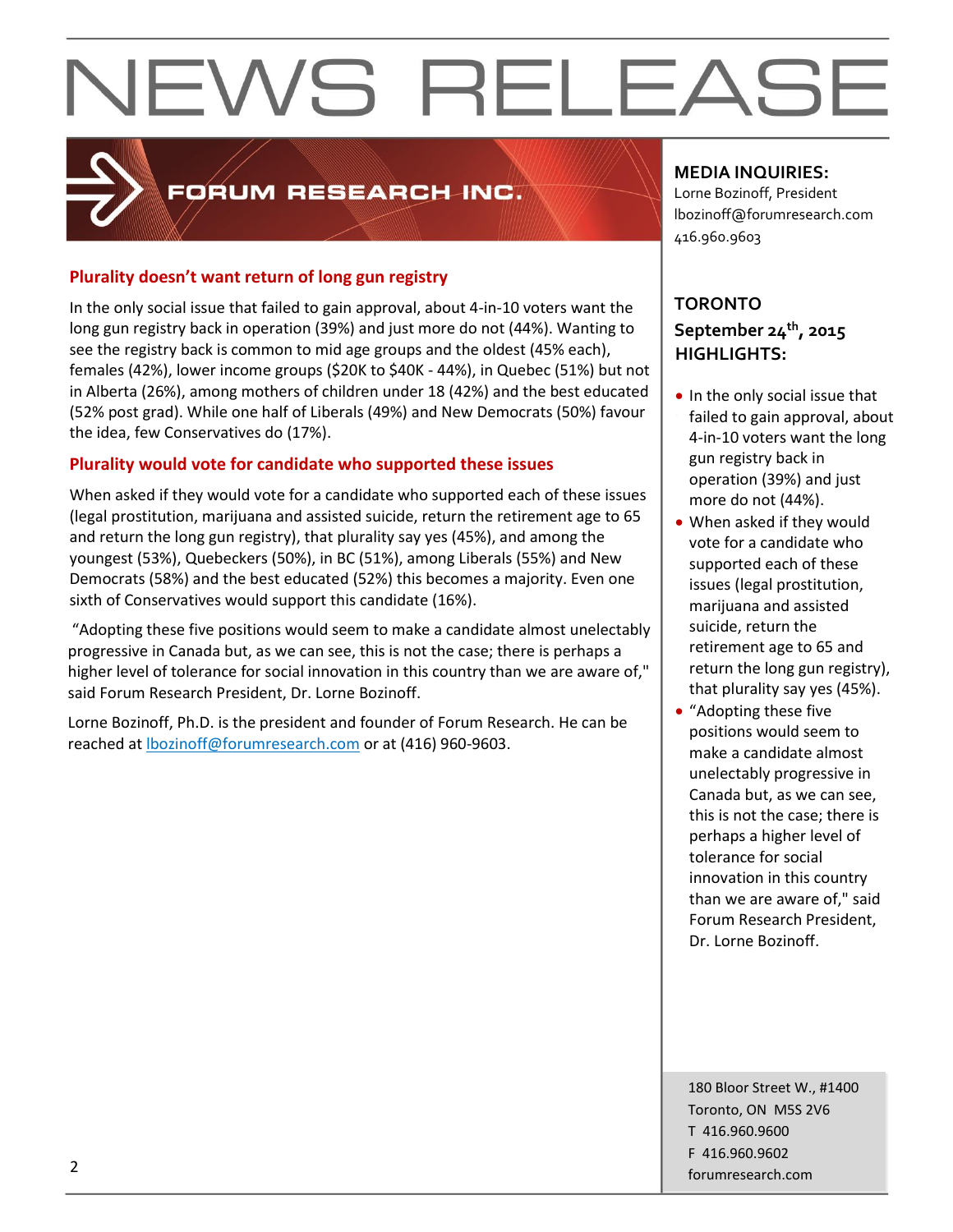

### FORUM RESEARCH INC.

The Forum Poll™ was conducted by Forum Research with the results based on an interactive voice response telephone survey of 1557 randomly selected Canadians 18 years of age or older. The poll was conducted from September  $21<sup>st</sup>$ to 23rd, 2015**.**

Results based on the total sample are considered accurate +/- 3%, 19 times out of 20. Subsample results will be less accurate. Margins of error for subsample (such as age, gender) results are available at [www.forumresearch.com/samplestim.asp](http://www.forumresearch.com/samplestim.asp)

Where appropriate, the data has been statistically weighted by age, region, and other variables to ensure that the sample reflects the actual population according to the latest Census data.

This research is not necessarily predictive of future outcomes, but rather, captures opinion at one point in time. Forum Research conducted this poll as a public service and to demonstrate our survey research capabilities. Forum houses its poll results in the Data Library of the Department of Political Science at the University of Toronto.

With offices across Canada and around the world, 100% Canadian-owned Forum Research is one of the country's leading survey research firms. This Forum Poll™and other polls may be found at Forum's poll archive at [www.forumresearch.com/polls.asp](http://www.forumresearch.com/polls.asp)

### *Key Social Issues Support - Ranking*

| <b>Issue</b>              | <b>Support</b> |
|---------------------------|----------------|
| <b>Assisted Suicide</b>   | 67             |
| <b>Old Age Supplement</b> | 65             |
| Marijuana                 | 54             |
| Prostitution              | 49             |
| <b>Long Gun Registry</b>  | ąд             |

### **MEDIA INQUIRIES:**

Lorne Bozinoff, President lbozinoff@forumresearch.com 416.960.9603

**TORONTO September 24th, 2015**

180 Bloor Street W., #1400 Toronto, ON M5S 2V6 T 416.960.9600 F 416.960.9602 forumresearch.com and the set of the set of the set of the set of the set of the set of the set of the set of the set of the set of the set of the set of the set of the set of the set of the set of the set of the set of th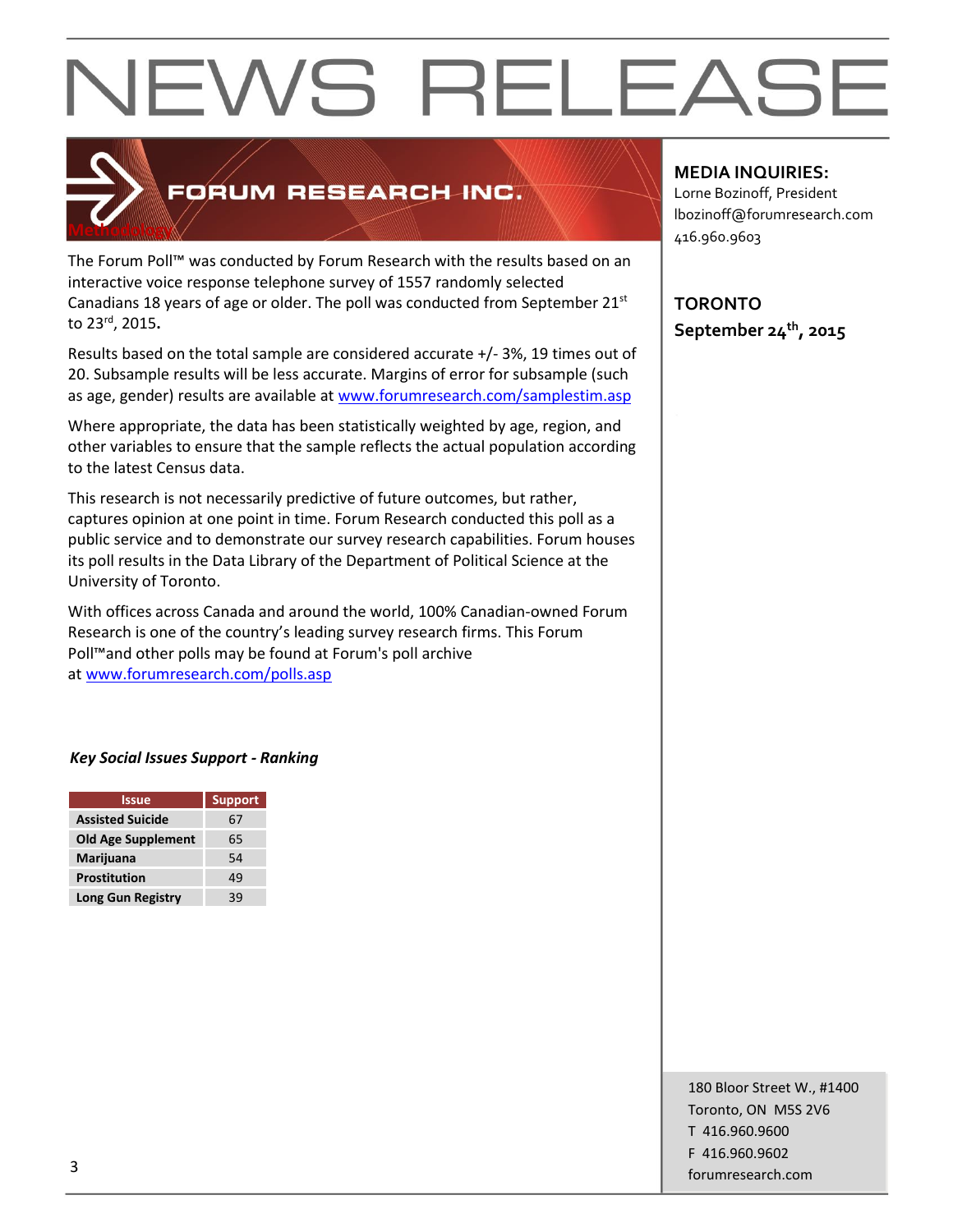### *Prostitution*

*'Should prostitution be legal or not?'*

### *[All Respondents]*

### *Age / Gender*

| %          | Total |     |     | $18-34$ 35-44 45-54 | $55-64$ 65+ |     | <b>Male</b> | <b>Female</b> |
|------------|-------|-----|-----|---------------------|-------------|-----|-------------|---------------|
| Sample     | 1557  | 270 | 230 | 291                 | 385         | 381 | 817         | 740           |
| Yes        | 49    | 55  | 44  | 51                  | 50          | 46  | 59          | 40            |
| No         | 38    | 33  | 45  | 39                  | 35          | 36  | 32          | 43            |
| Don't know | 13    | 12  | 11  | 10                  | 15          | 18  |             | 17            |

FORUM RESEARCH INC.

### *Region*

| %          | <b>Total</b> | Atl. | l Que |     | ON   Man/Sask   AB |     | BC  | <b>English</b> | <b>French</b> |
|------------|--------------|------|-------|-----|--------------------|-----|-----|----------------|---------------|
| Sample     | 1557         | 164  | 530   | 329 | 144                | 170 | 220 | 1070           | 487           |
| Yes        | 49           | 53   | 50    | 50  | 39                 | 45  | 53  | 49             | 49            |
| <b>No</b>  | 38           | 34   | 37    | 36  | 49                 | 44  | 36  | 37             | 38            |
| Don't know | 13           | 12   | 14    | 14  | 12                 | 12  | 12  | 13             | 12            |

### *Federal Vote Preference*

| %          | Total |     |     |     |    |    | Cons   Lib   NDP   Green   Bloc   Other Parties |
|------------|-------|-----|-----|-----|----|----|-------------------------------------------------|
| Sample     | 1557  | 450 | 408 | 407 | 90 | 80 | 47                                              |
| Yes        | 49    | 37  | 58  | 54  | 50 | 59 | 48                                              |
| No         | 38    | 52  | 28  | 35  | 37 | 28 | 44                                              |
| Don't know | 13    | 11  | 15  |     | 13 | 13 |                                                 |

**MEDIA INQUIRIES:**

Lorne Bozinoff, President lbozinoff@forumresearch.com 416.960.9603

### **TORONTO September 24th, 2015**

180 Bloor Street W., #1400 Toronto, ON M5S 2V6 T 416.960.9600 F 416.960.9602 example to the contract of the contract of the contract of the contract of the contract of the contract of the contract of the contract of the contract of the contract of the contract of the contract of the contract of the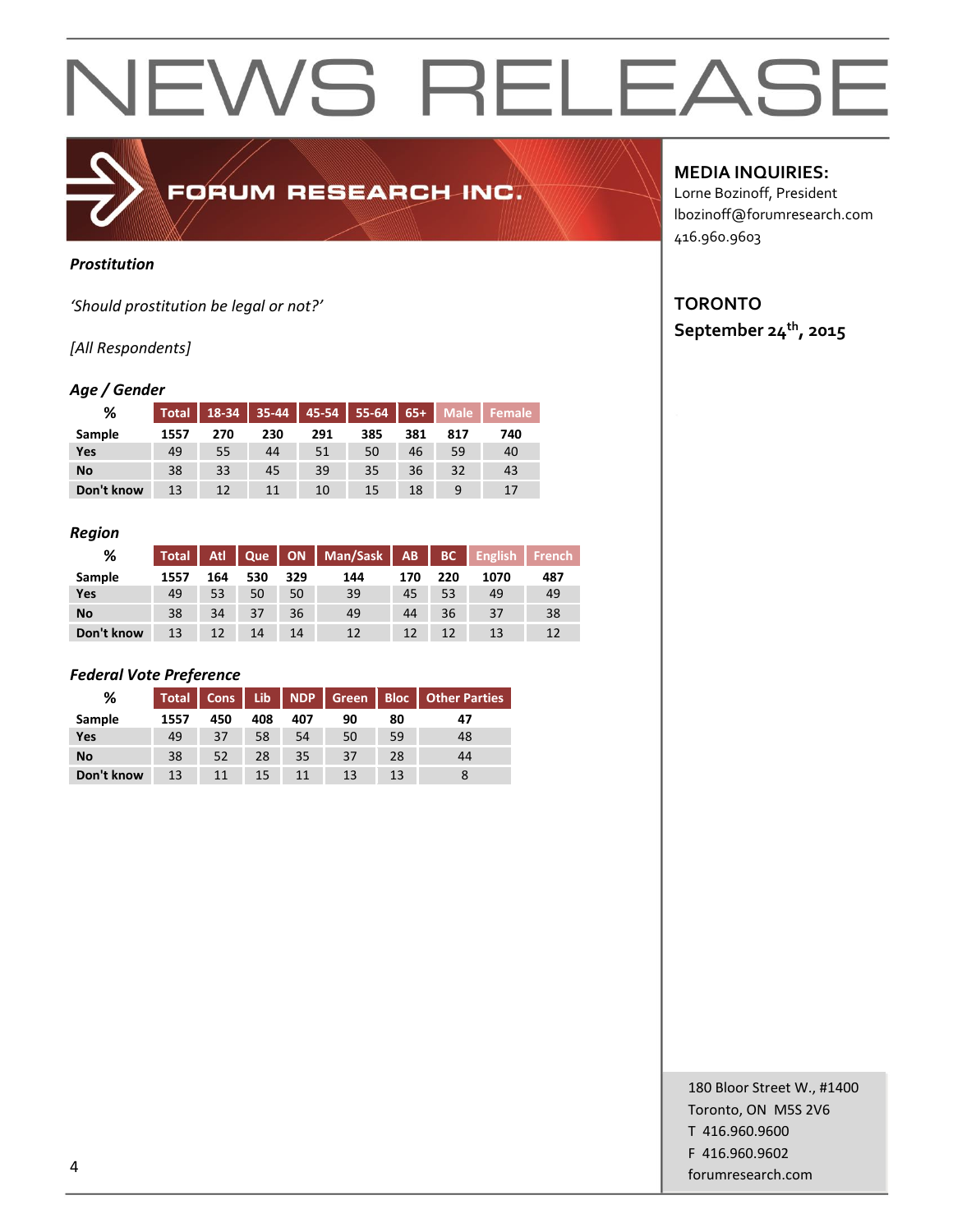

FORUM RESEARCH INC.

### *Marijuana*

*'Should marijuana be legal or not?'*

### *[All Respondents]*

### *Age / Gender*

| %          | Total | $18-34$ |     | 35-44 45-54 55-64 |     | $65+$ | <b>Male</b> | Female |
|------------|-------|---------|-----|-------------------|-----|-------|-------------|--------|
| Sample     | 1557  | 270     | 230 | 291               | 385 | 381   | 817         | 740    |
| Yes        | 54    | 64      | 50  | 52                | 53  | 45    | 56          | 52     |
| No         | 35    | 25      | 39  | 37                | 38  | 39    | 36          | 33     |
| Don't know |       | 11      | 10  | 11                |     | 16    |             | 15     |

### *Region*

| %          | Total | Atl | Que |     | ON   Man/Sask   AB |     | BC  | <b>English</b> | <b>French</b> |
|------------|-------|-----|-----|-----|--------------------|-----|-----|----------------|---------------|
| Sample     | 1557  | 164 | 530 | 329 | 144                | 170 | 220 | 1070           | 487           |
| Yes        | 54    | 58  | 43  | 58  | 54                 | 53  | 63  | 58             | 42            |
| No         | 35    | 31  | 47  | 29  | 38                 | 34  | 28  | 30             | 49            |
| Don't know | 11    | 11  | 10  | 13  |                    | 13  | 9   |                | 9             |

### *Federal Vote Preference*

| %          | <b>Total</b> | Cons | Lib | I NDP I' | Green Bloc |    | <b>Other Parties</b> |
|------------|--------------|------|-----|----------|------------|----|----------------------|
| Sample     | 1557         | 450  | 408 | 407      | 90         | 80 | 47                   |
| Yes        | 54           | 33   | 63  | 61       | 77         | 57 | 54                   |
| No         | 35           | 58   | 23  | 30       | 16         | 33 | 25                   |
| Don't know | 11           | 9    | 14  | 9        |            | 10 | 20                   |

### **MEDIA INQUIRIES:**

Lorne Bozinoff, President lbozinoff@forumresearch.com 416.960.9603

### **TORONTO September 24th, 2015**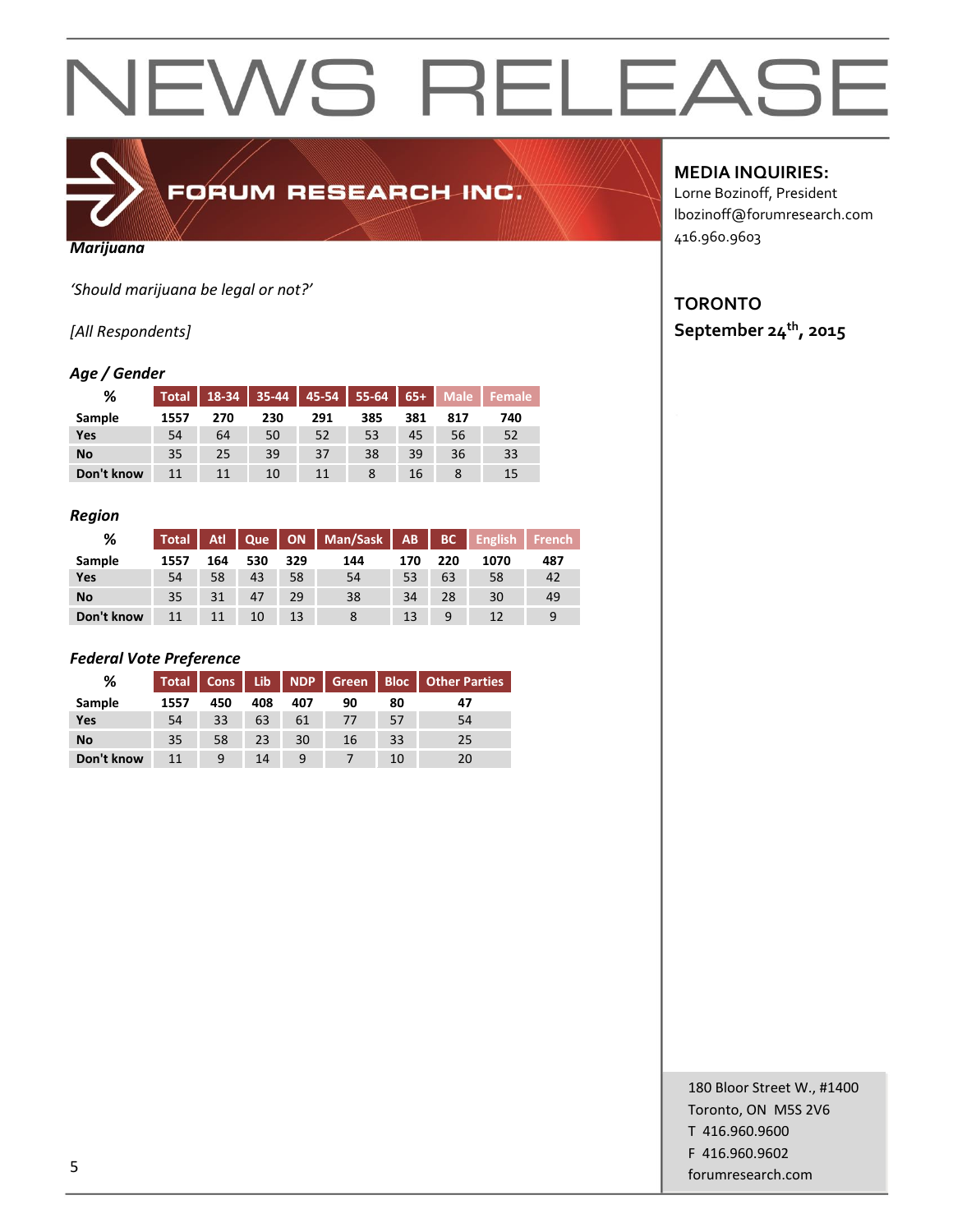### *Assisted Suicide*

*'Should assisted suicide be legal or not?'*

### *[All Respondents]*

### *Age / Gender*

| %          | Total |     |     | 18-34 35-44 45-54 55-64 65+ |     |     | Male | Female |
|------------|-------|-----|-----|-----------------------------|-----|-----|------|--------|
| Sample     | 1557  | 270 | 230 | 291                         | 385 | 381 | 817  | 740    |
| Yes        | 67    | 72  | 73  | 64                          | 66  | 54  | 67   | 67     |
| No         | 23    | 17  | 18  | 27                          | 23  | 31  | 25   | 21     |
| Don't know |       |     |     |                             | 12  | 14  |      | 13     |

FORUM RESEARCH INC.

#### *Region*

| %          | Total L |     |     |     | Atl Que   ON   Man/Sask   AB |     | BC  | English | l French |
|------------|---------|-----|-----|-----|------------------------------|-----|-----|---------|----------|
| Sample     | 1557    | 164 | 530 | 329 | 144                          | 170 | 220 | 1070    | 487      |
| Yes        | 67      | 66  | 75  | 63  | 56                           | 63  | 71  | 64      | 76       |
| <b>No</b>  | 23      | 24  | 18  | 24  | 32                           | 25  | 20  | 24      |          |
| Don't know | 11      | 10  |     | 13  | 12                           | 12  | 9   | 12      |          |

### *Federal Vote Preference*

| %          | <b>Total</b> | Cons | Lib | NDP | Green Bloc |    | <b>Other Parties</b> |
|------------|--------------|------|-----|-----|------------|----|----------------------|
| Sample     | 1557         | 450  | 408 | 407 | 90         | 80 | 47                   |
| Yes        | 67           | 58   | 66  | 74  | 73         | 79 | 58                   |
| No         | 23           | 30   | 22  | 18  | 15         | 13 | 34                   |
| Don't know | 11           | 12   | 11  |     | 13         |    |                      |

### **MEDIA INQUIRIES:**

Lorne Bozinoff, President lbozinoff@forumresearch.com 416.960.9603

### **TORONTO September 24th, 2015**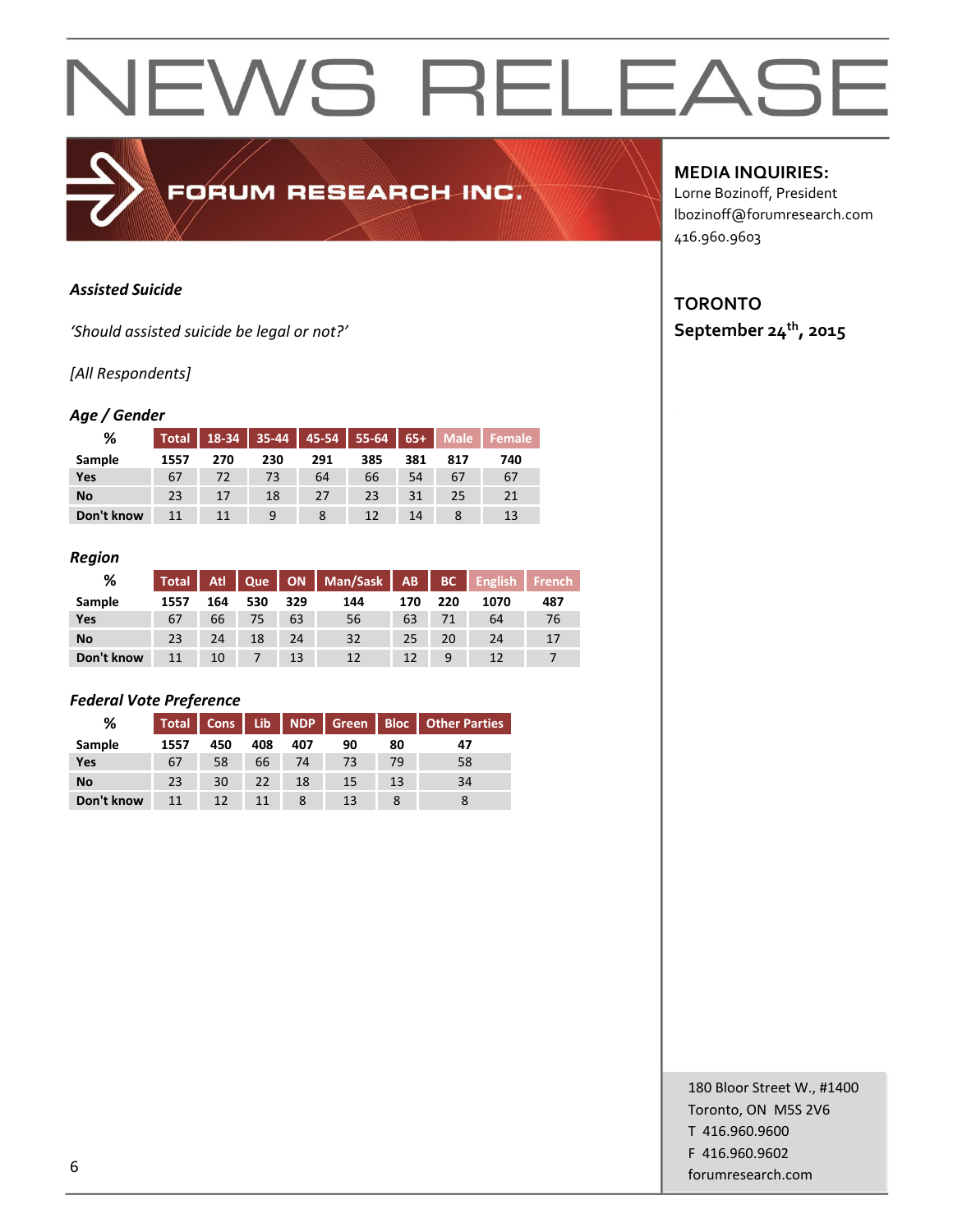### *Old Age Supplement Retirement Age*

*'Should the retirement age for the Old Age Supplement be returned to 65 from 67 or not?'*

FORUM RESEARCH INC.

*[All Respondents]*

### *Age / Gender*

| %          | <b>Total</b> |     |     | $18-34$ 35-44 45-54 55-64 65+ |             |     | Male | Female |
|------------|--------------|-----|-----|-------------------------------|-------------|-----|------|--------|
| Sample     | 1557         | 270 | 230 | 291                           | 385         | 381 | 817  | 740    |
| Yes        | 65           | 63  | 64  | 63                            | 67          | 67  | 61   | 68     |
| No         | 28           | 29  | 28  | 29                            | 27          | 28  | 33   | 23     |
| Don't know |              |     |     |                               | $\mathbf b$ | b   |      | 8      |

#### *Region*

| %          | <b>Total</b> | Atl | Que |     | ON   Man/Sask   AB |     |     | <b>BC</b> English | <b>French</b> |
|------------|--------------|-----|-----|-----|--------------------|-----|-----|-------------------|---------------|
| Sample     | 1557         | 164 | 530 | 329 | 144                | 170 | 220 | 1070              | 487           |
| Yes        | 65           | 70  | 70  | 61  | 67                 | 59  | 67  | 63                | 69            |
| <b>No</b>  | 28           | 22  | 24  | 31  | 29                 | 35  | 26  | 30                | 23            |
| Don't know |              |     | 6   |     |                    | 6   |     |                   |               |

### *Federal Vote Preference*

| %          | <b>Total</b> | <b>Cons</b> | Lib. |     |    |    | NDP   Green   Bloc   Other Parties |
|------------|--------------|-------------|------|-----|----|----|------------------------------------|
| Sample     | 1557         | 450         | 408  | 407 | 90 | 80 | 47                                 |
| Yes        | 65           | 48          | 69   | 74  | 66 | 78 | 70                                 |
| No         | 28           | 45          | 25   | 19  | 27 | 16 | 25                                 |
| Don't know |              |             | b    |     |    |    |                                    |

**MEDIA INQUIRIES:**

Lorne Bozinoff, President lbozinoff@forumresearch.com 416.960.9603

### **TORONTO September 24th, 2015**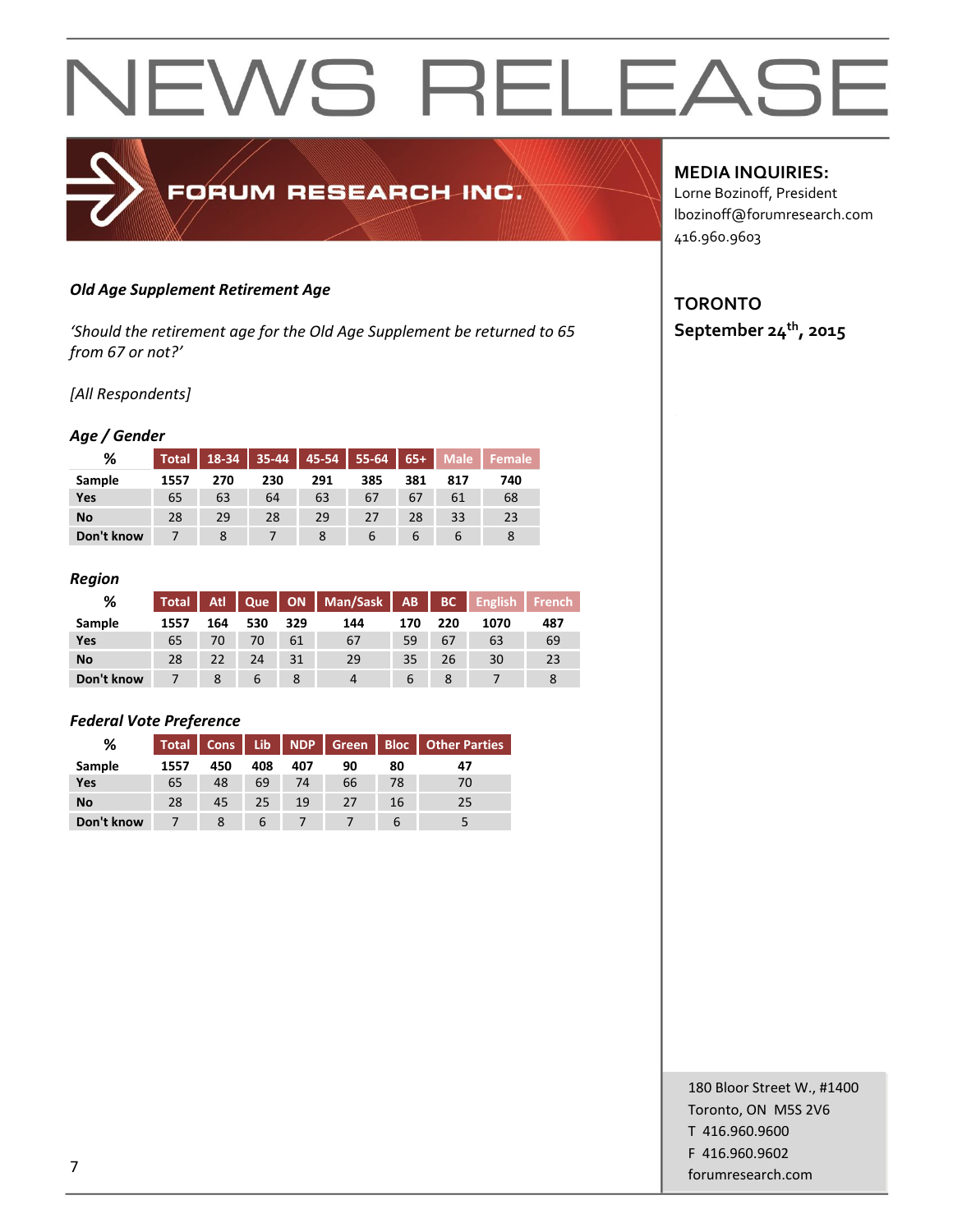### *Long Gun Registry*

*'Should the long gun registry be brought back or not?'*

### *[All Respondents]*

### *Age / Gender*

| %          | Total |     | $18-34$ 35-44 |     | $45-54$ 55-64 | $65+$ | Male | <b>Female</b> |
|------------|-------|-----|---------------|-----|---------------|-------|------|---------------|
| Sample     | 1557  | 270 | 230           | 291 | 385           | 381   | 817  | 740           |
| Yes        | 39    | 35  | 37            | 43  | 39            | 43    | 35   | 42            |
| No         | 44    | 38  | 47            | 45  | 48            | 44    | 54   | 34            |
| Don't know |       | 27  | 15            | 12  | 14            | 14    |      | 23            |

FORUM RESEARCH INC.

#### *Region*

| %          | <b>Total</b> |     | Atl Que |     | ON   Man/Sask | $ AB$ | BC  | English | <b>French</b> |
|------------|--------------|-----|---------|-----|---------------|-------|-----|---------|---------------|
| Sample     | 1557         | 164 | 530     | 329 | 144           | 170   | 220 | 1070    | 487           |
| Yes        | 39           | 34  | 51      | 38  | 26            | 26    | 38  | 35      | 52            |
| <b>No</b>  | 44           | 49  | 36      | 41  | 56            | 57    | 47  | 47      | 34            |
| Don't know | 17           | 17  | 13      |     | 18            | 17    | 15  | 18      | 15            |

### *Federal Vote Preference*

| %          | <b>Total</b> | Cons | Lib. |     |    |    | NDP Green   Bloc   Other Parties |
|------------|--------------|------|------|-----|----|----|----------------------------------|
| Sample     | 1557         | 450  | 408  | 407 | 90 | 80 | 47                               |
| Yes        | 39           | 17   | 49   | 50  | 31 | 61 | 35                               |
| No         | 44           | 68   | 34   | 33  | 42 | 24 | 49                               |
| Don't know | 17           | 15   | 17   | 17  | 27 | 16 | 16                               |

### **MEDIA INQUIRIES:**

Lorne Bozinoff, President lbozinoff@forumresearch.com 416.960.9603

### **TORONTO September 24th, 2015**

180 Bloor Street W., #1400 Toronto, ON M5S 2V6 T 416.960.9600 F 416.960.9602 end to the state of the state of the state of the state of the state of the state of the state of the state of the state of the state of the state of the state of the state of the state of the state of the state of the sta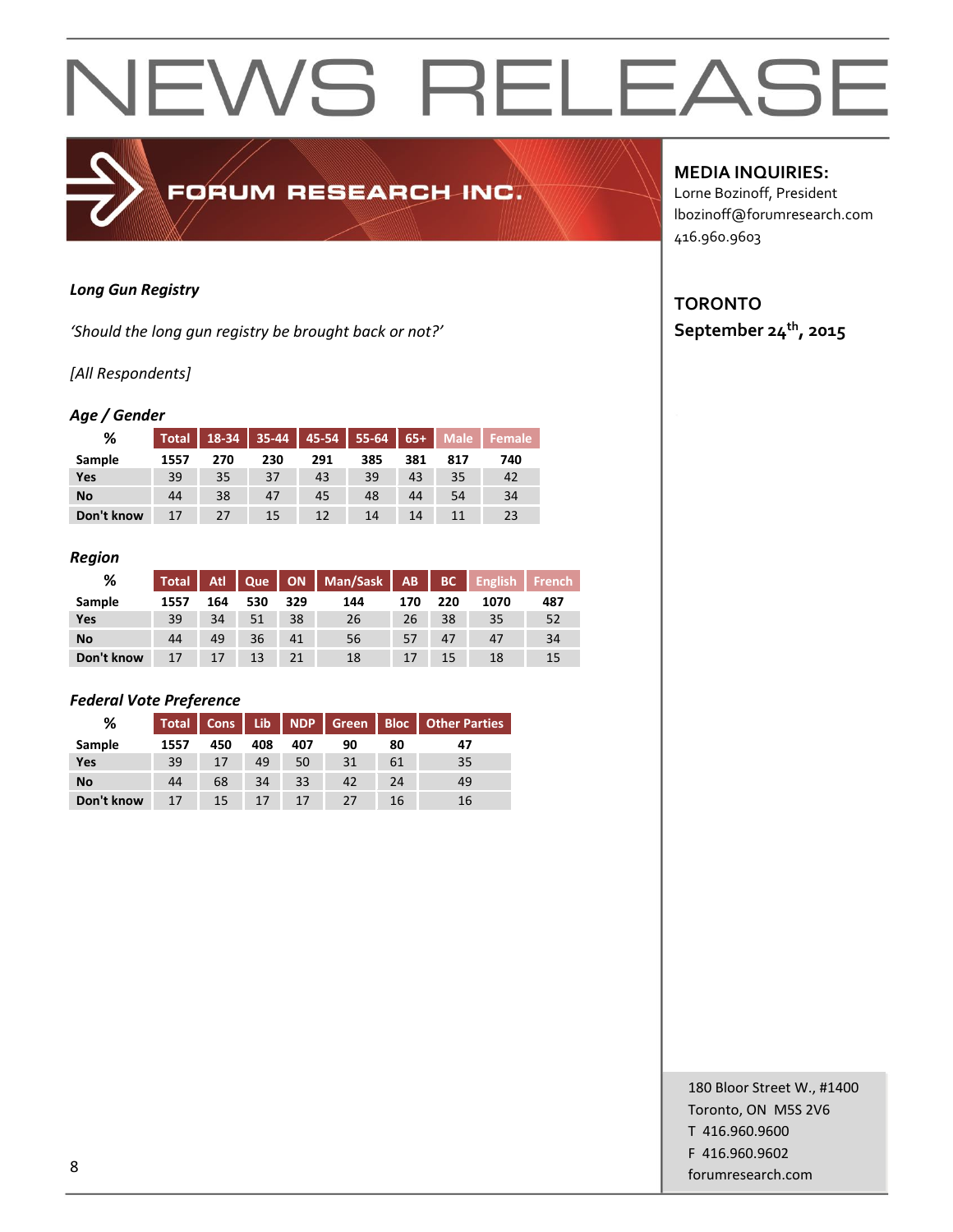### *Party Support: Social Issues*

*'Would you be more likely or less likely to vote for a party that promised to legalize marijuana, prostitution and assisted suicide, return the retirement age to 65 years and bring back the long gun registry?'*

FORUM RESEARCH INC.

### *[All Respondents]*

### *Age / Gender*

| %          | <b>Total</b> | 18-34 | $35-44$ | $45-54$ | $55-64$ | $65+$ | <b>Male</b> | Female |
|------------|--------------|-------|---------|---------|---------|-------|-------------|--------|
| Sample     | 1557         | 270   | 230     | 291     | 385     | 381   | 817         | 740    |
| Yes        | 45           | 53    | 43      | 45      | 41      | 35    | 42          | 47     |
| <b>No</b>  | 30           | 23    | 30      | 27      | 36      | 38    | 35          | 25     |
| Don't know | 26           | 25    | 27      | 28      | 23      | 27    | 23          | 28     |

### *Region*

| ℅          | <b>Total</b> | Atl |     |     | Que   ON   Man/Sask   AB |     |     | BC English | <b>French</b> |
|------------|--------------|-----|-----|-----|--------------------------|-----|-----|------------|---------------|
| Sample     | 1557         | 164 | 530 | 329 | 144                      | 170 | 220 | 1070       | 487           |
| Yes        | 45           | 45  | 50  | 43  | 36                       | 33  | 51  | 44         | 47            |
| <b>No</b>  | 30           | 29  | 29  | 24  | 36                       | 47  | 31  | 30         | 30            |
| Don't know | 26           | 25  | 21  | 32  | 28                       | 20  | 18  | 27         | 23            |

### *Federal Vote Preference*

| %          | Total | Cons | Lib. |     |    |    | NDP Green Bloc Other Parties |
|------------|-------|------|------|-----|----|----|------------------------------|
| Sample     | 1557  | 450  | 408  | 407 | 90 | 80 | 47                           |
| Yes        | 45    | 16   | 55   | 58  | 55 | 59 | 52                           |
| <b>No</b>  | 30    | 66   | 14   | 19  | 17 | 16 | 17                           |
| Don't know | 26    | 18   | 31   | 24  | 27 | 24 |                              |

### **MEDIA INQUIRIES:**

Lorne Bozinoff, President lbozinoff@forumresearch.com 416.960.9603

### **TORONTO September 24th, 2015**